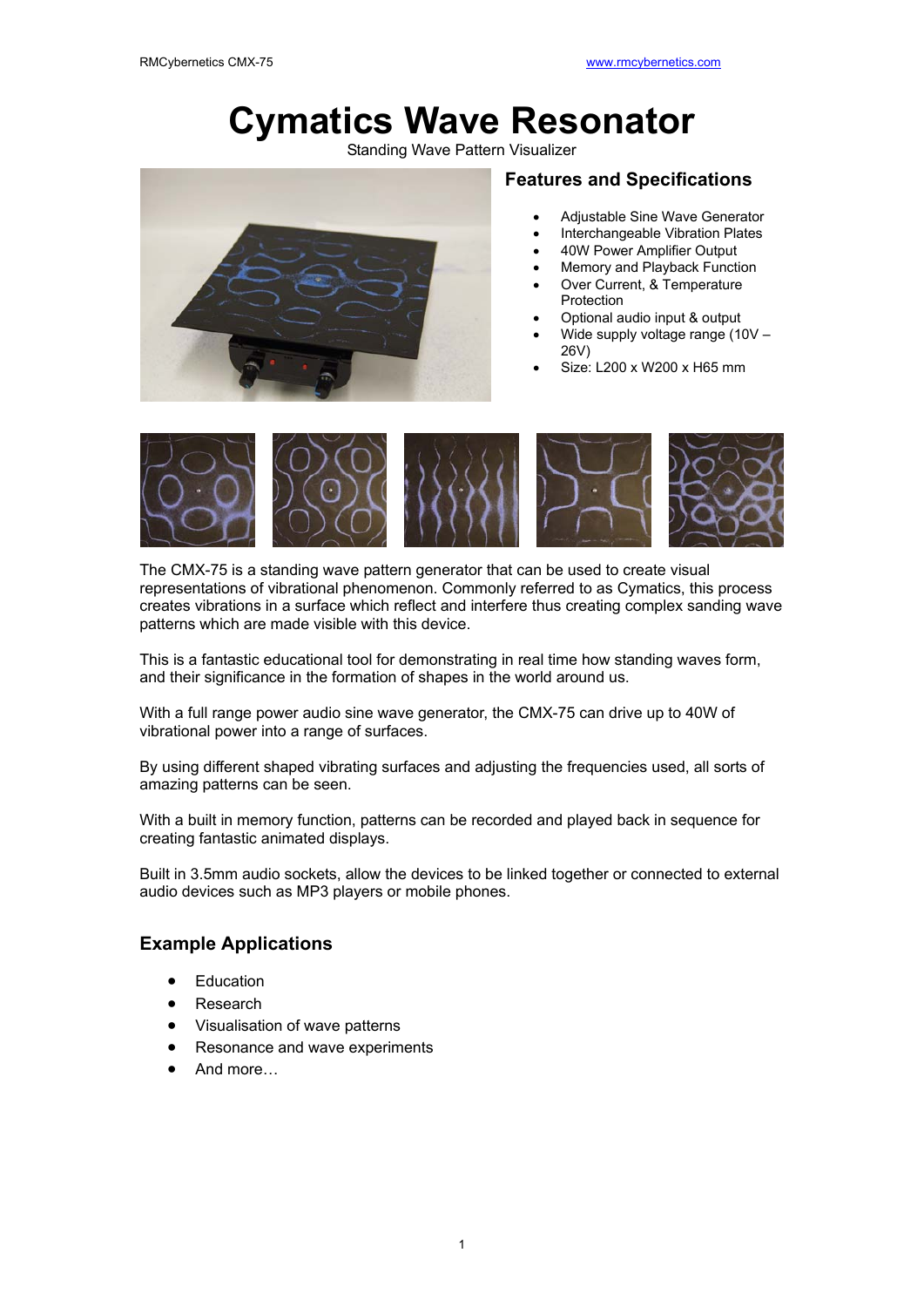### **ELECTRICAL CHARACTERISTICS**

NB: Figures may vary under different loading conditions and environments.

| Symbol           | <b>Parameter</b>                          | Min            | Max       |
|------------------|-------------------------------------------|----------------|-----------|
| $V_{in}$         | Input Supply Voltage                      | 10V            | 26 V      |
| $I_{\text{sup}}$ | Supply Current (no load)                  | 50 mA          | 150 mA    |
| $I_{\text{out}}$ | <b>Continuous Output Current</b>          | 0 A            | 6.5 A $1$ |
| $P_{\text{out}}$ | <b>Continuous Output Power</b>            | 0 <sub>W</sub> | 40 W      |
| $F_{\text{out}}$ | <b>Output Frequency Range</b>             | $10$ Hz        | 25 kHz    |
| $F_{sig}$        | Input/Output Signal Voltage (3.5mm jacks) | 0V             | 5 V       |
| $M_{\text{no}}$  | Memory Storage                            | 10 tones       | 10 tones  |

*Table 1: Electrical Characteristics*

<sup>1</sup> Max current may vary with operating conditions

### **How it works**

Virbations are applied to the flat surface through the screw in the centre. This causes waves to move through the flat surface out from the centre. When the waves reach the edge of the surface, they are reflected back again towards the centre. The reflected waves then interfere with the outgoing waves to produce standing wave patterns.

These standing waves will cause the sand to move away from the vibrating areas and to settle in the nodes where the waves are stationary. In other words; where you can see the black surface, the surface is vibrating up and down, while where you see the sand, there is virtually no movement.

Patterns will form at many different frequencies. Some will be remain clear over a small range of adjustment, while others will only show at a very precise frequency. The patterns form when the frequency applied cause waves to fit within the surface multiple times.

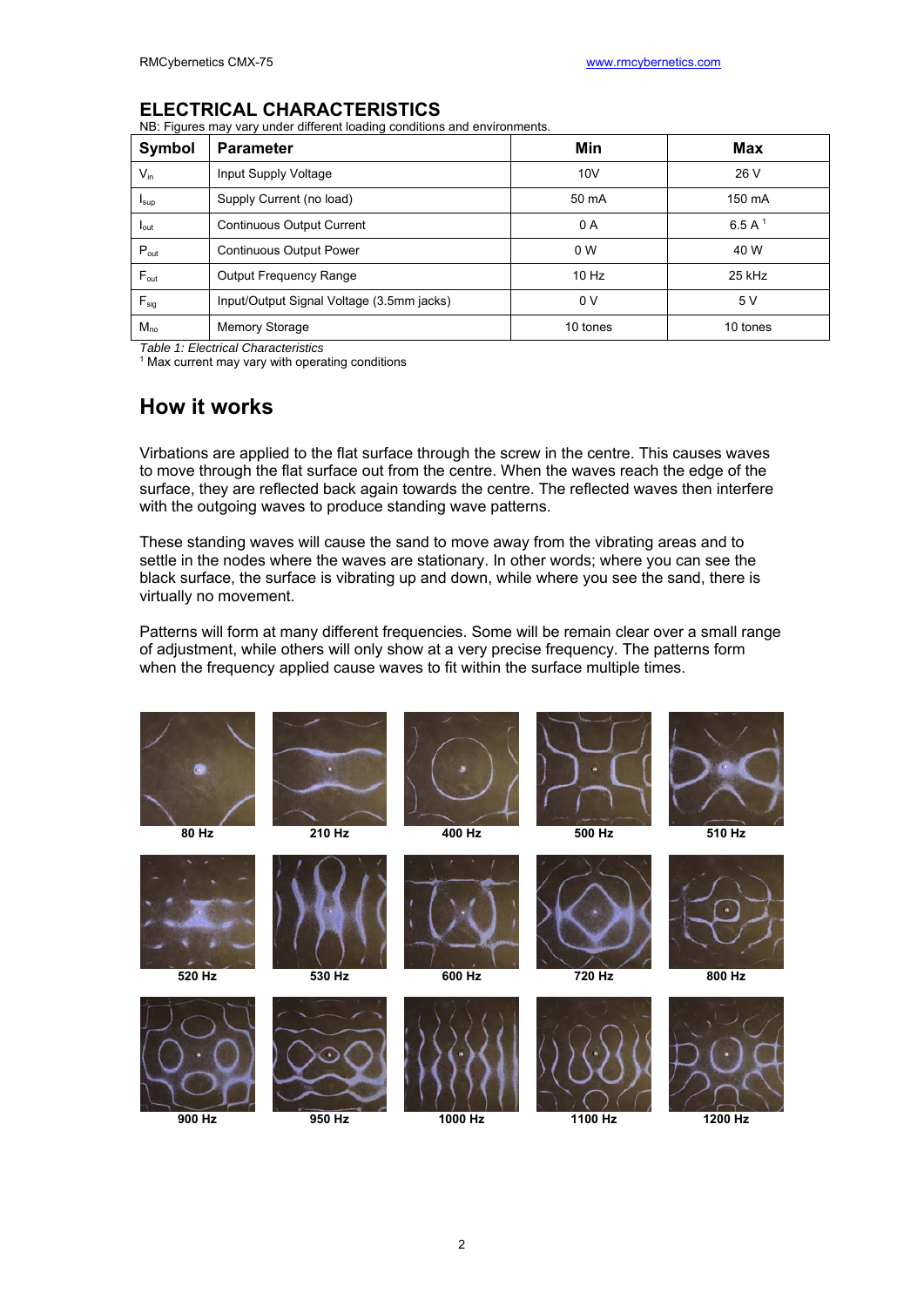

*Figure 1: Example Patterns and Corresponding Frequencies*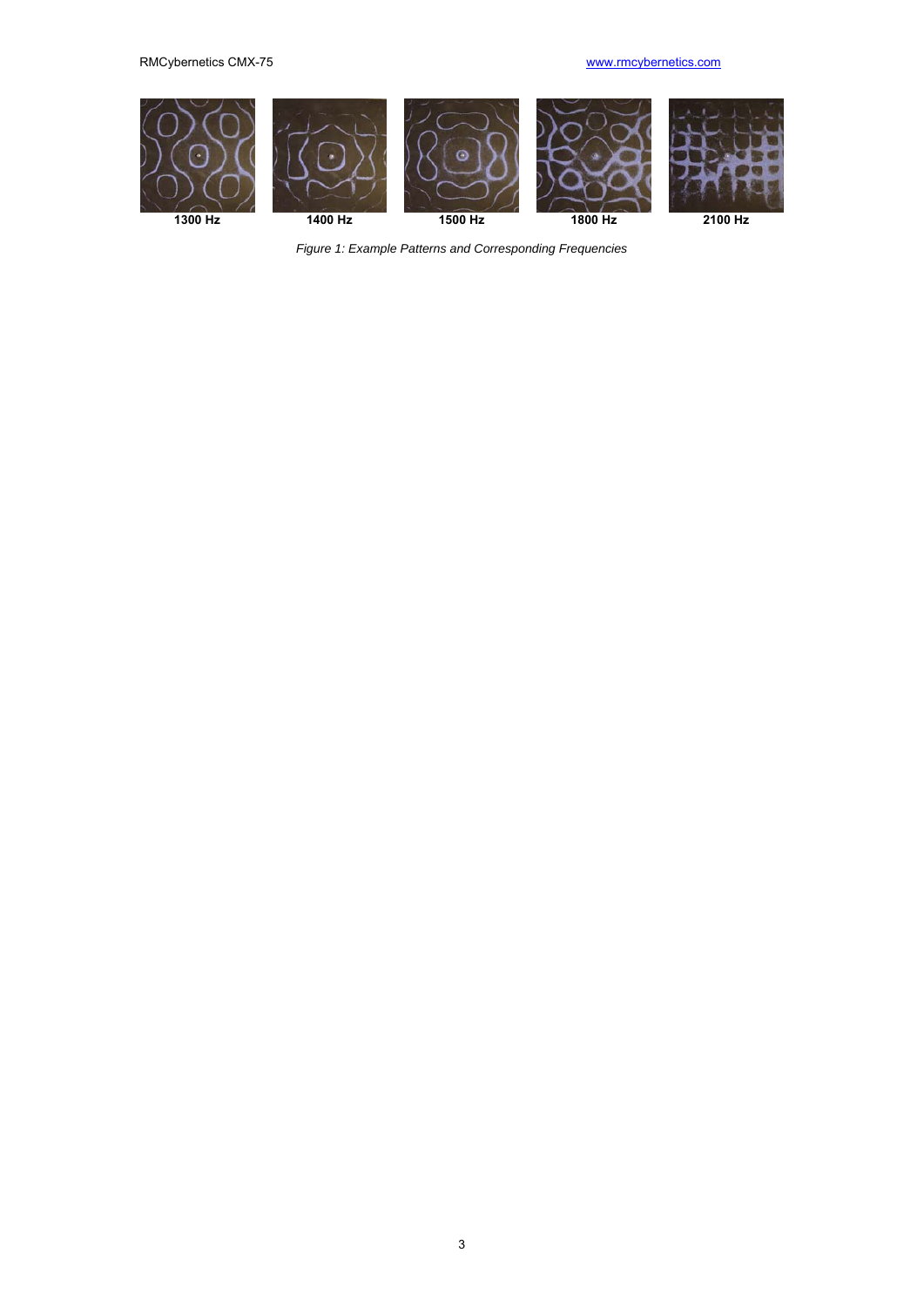# **Assembly Instructions**

This device will require basic assembly when shipped. You will need a Philips screwdriver to complete the process.

1. Gather the 6 spacers and the screw. They will be within the ziploc bag. These are used to separate the vibrating surface from the rest of the unit.



2. Pass the screw through the centre of the vibration plate (you can remove the protective film and stick on the paper cover beforehand if you like). Stack the spacers onto the screw.



3. Carefully turn the plate so to place the screw into the hole in the centre of the speaker grille. Screw it in using a screwdriver until the plate is held securely. Take care not to over tighten. The vibration plate needs to be held clear above the device so that it may oscillate freely without touching anything except the central support.

### **Connections**

The CMX-70 is driven by a modified version of our DDS-40W controller which you can find fitted on the underside of the device. This circuit can be powered from a 12V to 26V DC supply. Power connection can be either via a standard 2.5mm DC socket, or using the terminal block connections marked V+ and GND. The speaker is connected to SPK- and SPK+.

Connections to external devices can be made using 3.5mm audio jacks to the sockets on either side of the circuit. To disable the on-board signal source and use an external one, the jumper link must be moved to the position marked EXT.



*Figure 2: Connections (viewed from below)*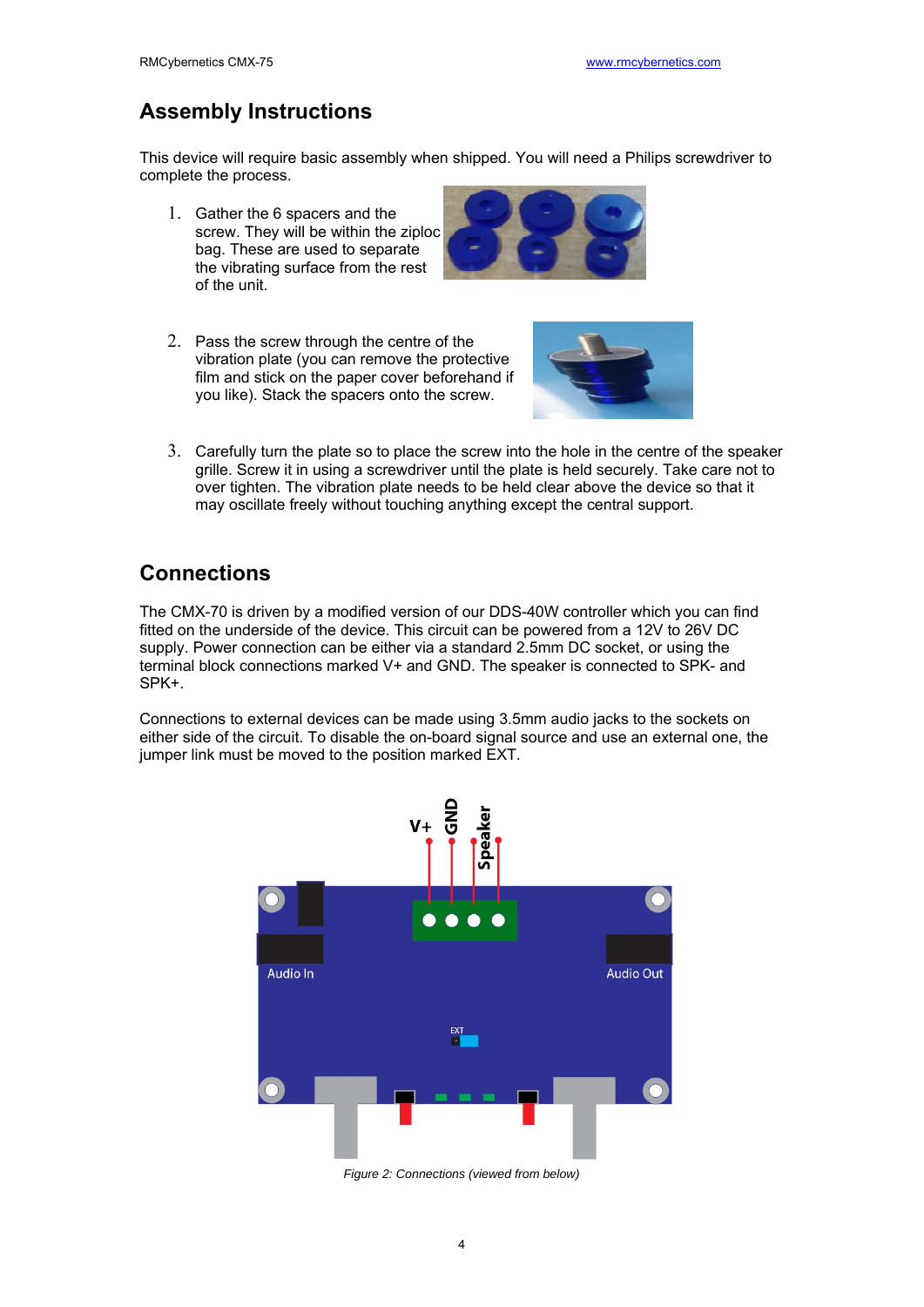# **Operating Instructions**

- Place the device on a flat surface such as a table top. We suggest laying out some paper or using a tray to collect the sand as it falls off the device.
- Fix the vibrating plate to the speaker using the screw provided. You should also use some of the plastic spacers so that when fixed, the plate is held clear above the rest of the device. Ensure it is screwed in firmly but do not over tighten it.
- Make sure the volume is set to low and then plug in the power.
- Sprinkle some sand over the surface so there just enough to cover the surface while still showing the surface colour.
- Begin to turn up the volume slowly until the sand is moving and then slowly adjust the frequency. Some frequencies will need the volume to be higher or lower than others to work well so experiment with the controls until you are familiar with how it works.
- As you use the device, sand will fall from the edges, sprinkle more onto the surface to show a clear image.

### **Controls**

The CMX-70 has four main controls. The two potentiometers are used for controlling amplitude (volume) and frequency. The two push buttons are used for special functions such as selecting the operating mode, storing tones, or adjusting the frequency range.

#### **Mode Button**

A short press of this button will cycle through the available operating modes which will also be indicated on the nearby LED indicators. In normal operation this will cycle between Sine and Playback modes.

#### **Range Button**

A short press of this button will toggle between high and low frequency ranges. Low frequency range will give an adjustable output from 10 Hz to 500 Hz, while high frequency mode will give 500 Hz to 25 kHz.

#### **Frequency Potentiometer**

This control will adjust the output frequency when using the on-board signal generator. The frequency range adjustable by this control is determined by the Rage button.

#### **Amplitude Potentiometer**

This control adjusts the output amplitude from either the on-board signal or an external one.

#### **Record / Playback**

To begin recording tones, hold the Mode button for about one second and then release it. You will hear a beep (if a speaker is connected to the output) and see the all the LED indicators illuminate together. You can now adjust the frequency control and press the Range button to reach the desired frequency. To save the tone, hold the Mode button again. You will hear a beep and observe an LED flash to confirm the tone was stored. You can store 10 tones in this way and once all ten are stored you will hear a double beep, then the LEDs will return to normal.

When in playback mode, both the left and right LEDs will be illuminated. The middle LED will flash each time the tone changes to the next one in sequence.

To replay the stored tones, cycle the mode to playback mode using the Mode button. Each tone will pay for the same amount of time and will loop endlessly through the 10 tones. In playback mode the length of time each tone plays is determined by the setting of the Freq control. You can turn this control to make the tones play faster or slower. Pressing the Range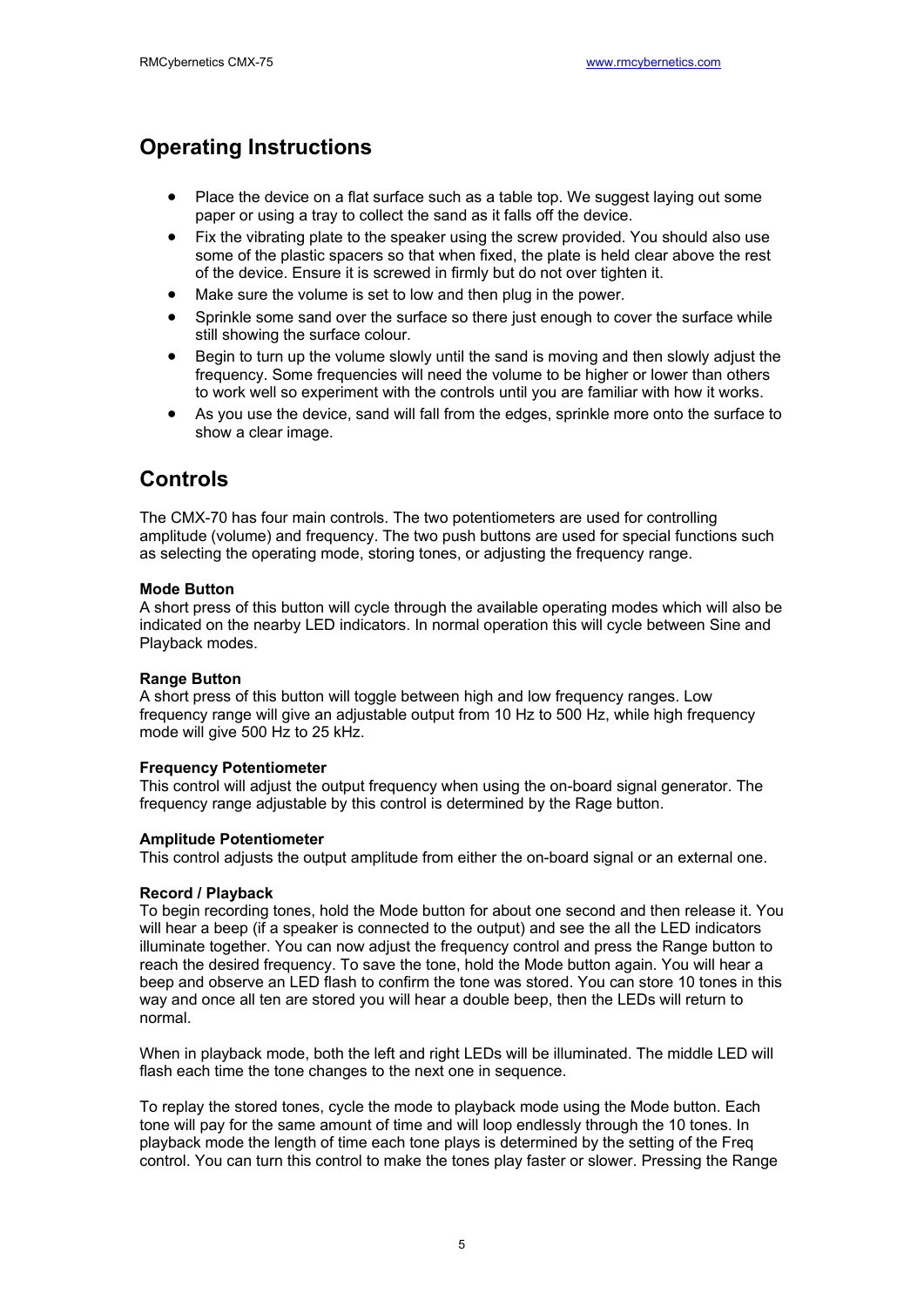button will cycle between longer or shorter tones allowing an adjustment of approximately 0.2s to 9s or 9s to 445s.

#### **Important Usage Notes**

- If the amplifier is overloaded it will interrupt the output. This may result in a distorted audio signal or intermittent shutdown of the output.
- Excessive weight or resistance on the vibrating plate could lead to overheating of the speaker coil. Only use for short periods if there is significant strain on the device.
- For best result, the vibrating surface should be as level as possible.

# **Vibration Surfaces**

The shape and size of the plate used will have an effect on the shape of the patterns formed.

The surface supplied is a 0.5mm thick acrylic sheet cut as a 200x200mm square. The square shape can give a great range of patterns due to the creation of multiple interference zones as waves meet and reflect around the corners.

Circular surfaces will generally cerate simple concentric ring patters. This while less visually appealing is good for demonstrating the mathematical nature of the waves. By simply counting the number of rings formed and comparing this to the applied frequency, it is possible to calculate the speed of the waves propagating through the surface.



*Figure 3: Circular Pattern Example*

In the example above, the rings are spaced approximately 40mm apart. The frequency being applied was 1700 Hz. Therefore the wave velocity is calculated as follows;

$$
V = f \lambda
$$
  
1700 x 0.04 = **68 m/s**

Note that the waves that are causing this effect are not actually the longitudinal sound waves, but are a transverse wave much like ripples.